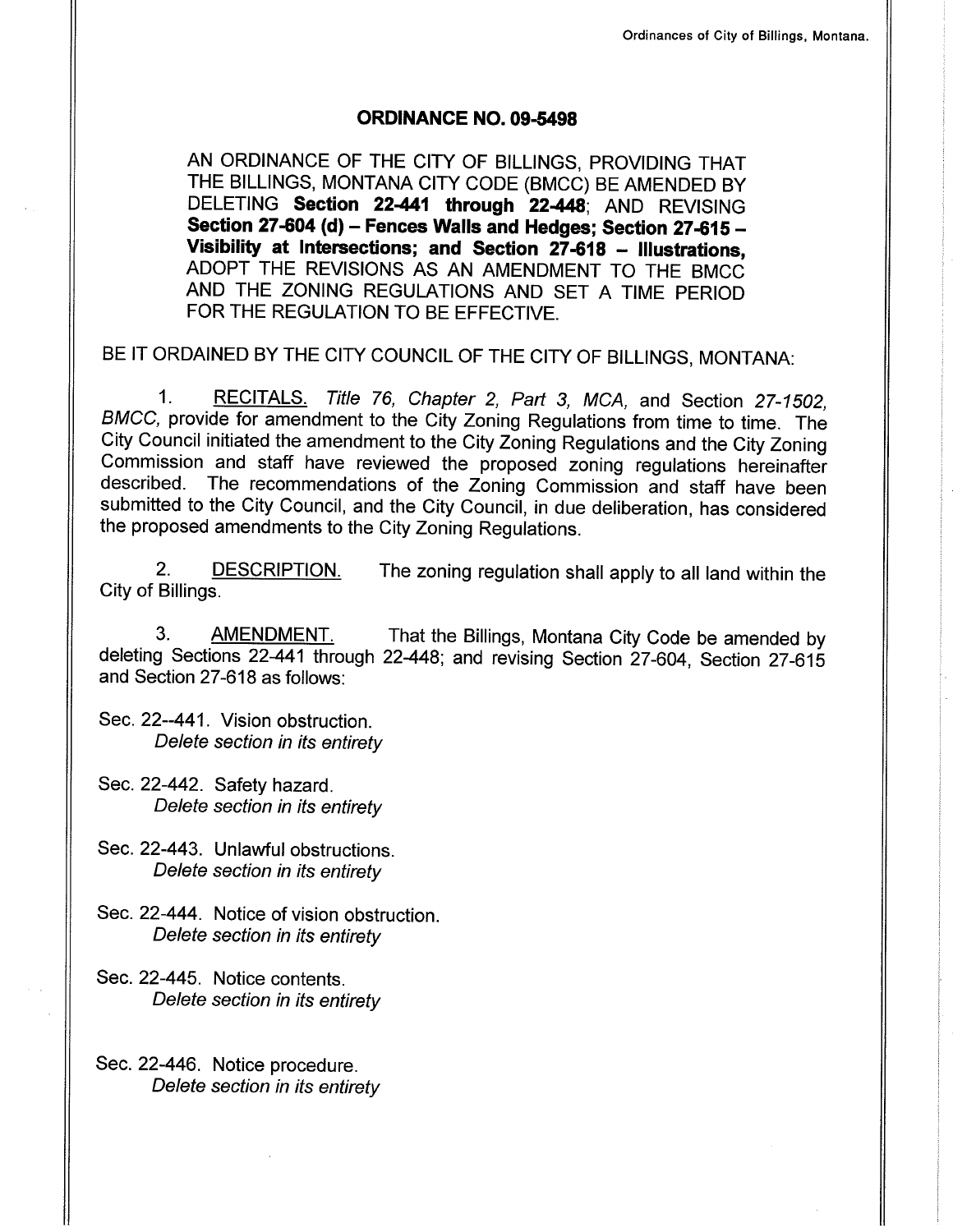Sec.22-447. Interest. Delete section in its entirety

Sec.22-448. Appeal to city council. Delete section in its entirety

Section 27-604 – Fences, Walls and Hedges.

(d) Setbacks for clear vision areas zones. No fence, wall or hedge greater than three (3)+eet thirtv (30) inches in height may be erected or maintained in any zoning district within a clear vision zone pursuant to Section 27-615 and as illustrated in figures 1, 2, and 3 of section 27-618.

Section 27-615 – Visibility at Intersections.<br>(a) On corner lots at the intersection of

On corner lots at the intersection of all streets, except those intersections which are controlled by stop signs, yield signs or traffic signals, no fence, hedge, wall, shrub, structure or vision impediment over thirty-six (36) thirty (30) inches in height above an established top-of-curb grade shall be located within a triangular area formed by the intersecting street centerlines and a straight line joining such intersecting lines at points ene hundred and ten (110) feet distant from the point of intersection measured along the eenterlines ef the streets measured back from the point where the centerlines or the extension of the centerlines intersect a distance as shown in Table 1 (See BMCC section 27-618, Figure  $3$  Figures 3a, 3b, and 3c).

| <b>INTERSECTION</b>                     | <b>Clear Vision Area Required:</b>                                                               | <b>Reference Figure</b>          |
|-----------------------------------------|--------------------------------------------------------------------------------------------------|----------------------------------|
| <b>TYPE</b><br><b>Minor Street Stop</b> | Entering a Local Street—10' x 55' (along property<br>lines)                                      | in Sec. 27-618<br><u>Fig. 2a</u> |
|                                         | Entering<br>Collector Street-10' x 75'(along<br>property lines)                                  |                                  |
|                                         | Entering Arterial Street—10' x 95' (along property<br>lines)                                     |                                  |
| <b>All-Way Stop</b>                     | 20' x 20' along property lines                                                                   | Fig. 2b                          |
| Yield                                   | 25' x 60' along property lines                                                                   | Fig. 2c                          |
| <b>Traffic Signal</b>                   | Same as<br>minor street stop<br>looking<br>toward<br>approaching traffic in nearest travel lanes | Fig. 2d                          |
|                                         | Same as all-way stop looking opposite direction                                                  |                                  |
| <u>--Open</u><br>(uncontrolled)         |                                                                                                  |                                  |

Table 1-Clear Vision Areas at Intersections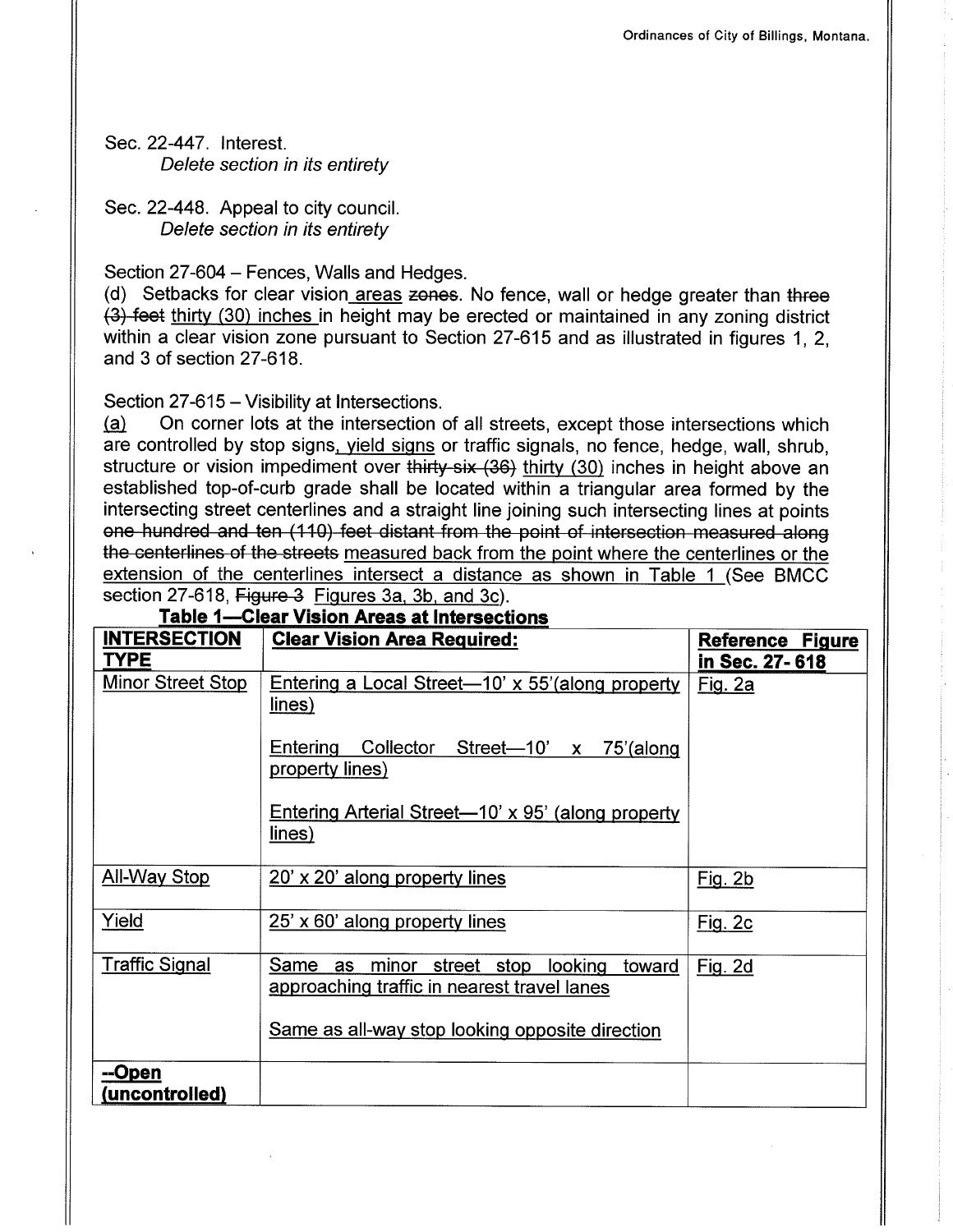| 4-legged                                                                                         | 110' x 110' along street centerline                                                                                                                              | Fig. 3a |
|--------------------------------------------------------------------------------------------------|------------------------------------------------------------------------------------------------------------------------------------------------------------------|---------|
| 2-legged<br>(right<br>angle curve with<br>street centerline<br>radius of<br>100<br>feet or less) | 80' x 80' along street centerlines (extended)                                                                                                                    | Fig. 3b |
| "T" intersection                                                                                 | 25' along stem x 60' along top of "T"<br>measured along property lines<br>(see Note 1)<br>$\mathbf{M}$ . The contract of $\mathbf{m}$ is the set of $\mathbf{m}$ | Fig 3c  |

Notes & Exceptions for Table 1:<br>1) Only applies to "permanent" T-intersections where there is no chance of the street extending through. Intersections where the property along the top of the "T" is not subdivided or is split into lots significantly larger than the majority of lots in the subdivision, or where there is a private street extending into the adjacent property opposite the stem of the "T" will be treated as a 4-legged intersection

2) In cases where the there is a curve coming into the intersection or the street alignment near the intersection deviates by more than 5 degrees from tanaent mav be subiect to increased (additional) restrictions based on technical review by the City Traffic Engineer.

3) Along arterial and collector streets where the "major" street curbline is more than 20 feet from the property line, the clear vision area may be reduced to that provided for a stop controlled local street intersection

4) For minor street stop (case 2a) entering a street with a posted speed limit greater than 45 MPH, the required clear vision area will be based on an engineering review subject to approval by the City Traffic Engineer.

Along private streets where there is no property line, controlled  $5)$ intersection areas shall be measured as though there is a property line 12 feet behind the curbline of the private street.

 $(b)$  On corner lots at intersections where one (1) or more approaches are controlled by either a stop sign, vield sign, or a traffic signal, no fence, hedge, wall, shrub, structure or vision impediment over thirty-six (36) thirty (30) inches in height above an established top-of-curb grade shall be located within a triangular area formed by the intersecting lines <del>at points twenty five (25) feet distant from the point of intersection as</del><br>measured\_along the property lines as provided in Table 1 (See BMCC section 27-618, intersecting lines at points twenty five (25) feet distant from the point of intersection as Figure 2 Figures 2a, 2b, 2c, and 2d).

(c) On the street side of all lots where an alley or private driveway enters the street right-of-way, a triangular clear vision area zone shall be maintained. Such area zone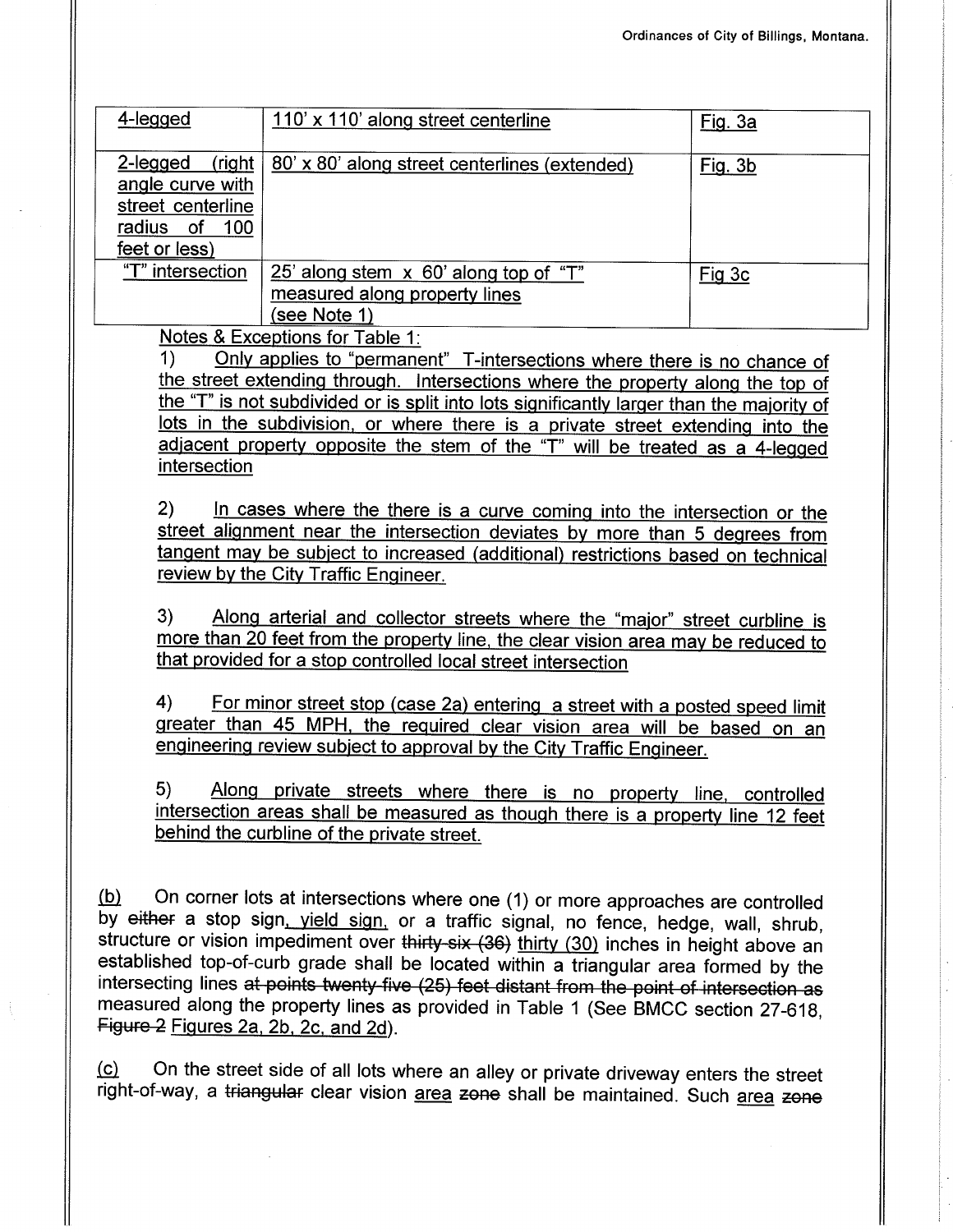shall be measured ten (10) feet into the lot from the edge of the sidewalk nearest the property line or where no sidewalk exists, from the edge of the property line, and twenty (20) feet parallel to the street measured from the edge of any alley, away from the alley, along the edge of the sidewalk nearest the property line or, where no sidewalk exists, along the property line. as defined in Table 2. No fence, hedge, wall, shrub or structure over thirty-six (36) thirty (30) in height above an established top-of-curb grade<br>shall be erected or maintained within the above defined this clear vision area triangle (See BMCC section 27-618, Figure 1a). If no sidewalk exists, the point of reference for all measurements shall be determined by the city engineer or county public works director. all measurements shall be made from and along the property line.

| <u>rable 2—Clear Vision Area at Driveways and Alley Approaches</u> |                                                             |  |  |
|--------------------------------------------------------------------|-------------------------------------------------------------|--|--|
|                                                                    | <b>Clear Vision Area Required</b>                           |  |  |
| <u>Approach</u>                                                    |                                                             |  |  |
| <u>Type</u>                                                        |                                                             |  |  |
| --Commercial                                                       | 15'<br>from<br>back curb<br>or 10'<br>from<br>back<br>walk, |  |  |
| drives                                                             | whichever is greater, measured into the property            |  |  |
| and all alleys                                                     | along the edge of the driveway, then continuing             |  |  |
| (commercial                                                        | to a point 5' behind walk and 30' from the edge of          |  |  |
| includes<br>3-plex                                                 | the driveway, then continuing along a line 5' from          |  |  |
| and larger)                                                        | and parallel to the back of walk to a point located         |  |  |
|                                                                    | --- 70' from centerline drive along local streets           |  |  |
|                                                                    | --- 90' from centerline drive along collector streets       |  |  |
|                                                                    | --- 110' from centerline drive along arterial streets       |  |  |
|                                                                    | See Note 1)                                                 |  |  |
| --Residential                                                      | from<br>back of walk into property measured<br>12'          |  |  |
| (Single Family or                                                  | along the edge of the drive, to a point 5' behind           |  |  |
| duplex)                                                            | sidewalk & 20 feet from edge of drive, thence               |  |  |
|                                                                    | continuing along a line 5' behind and parallel to           |  |  |
|                                                                    | the back of walk to a point                                 |  |  |
|                                                                    | --- 70' from centerline drive on local streets              |  |  |
|                                                                    | --- 90' from centerline drive on collector streets          |  |  |
|                                                                    | --- 110' from centerline drive on arterial streets          |  |  |

|  |  | <u> Fable 2—Clear Vision Area at Driveways and Alley Approaches</u> |
|--|--|---------------------------------------------------------------------|
|  |  |                                                                     |

- Notes for Table 2:<br>1) For commercial driveways the point of reference for "centerline" shall be the actual marked centerline when there are two (2) or more exit lanes.
- 2) For driveways entering a street with a posted speed limit greater than 45 MPH. the required clear vision area will be based on an engineering review subject to approval by the City Traffic Engineer.
- (d) Central Business District. On corner lots at intersections within the Central Business District no fence, hedqe, wall. shrub, structure or vision impediment over thirty (30) inches in height above an established top-of-curb grade shall be located within a triangular area formed by the intersecting lines measured along the street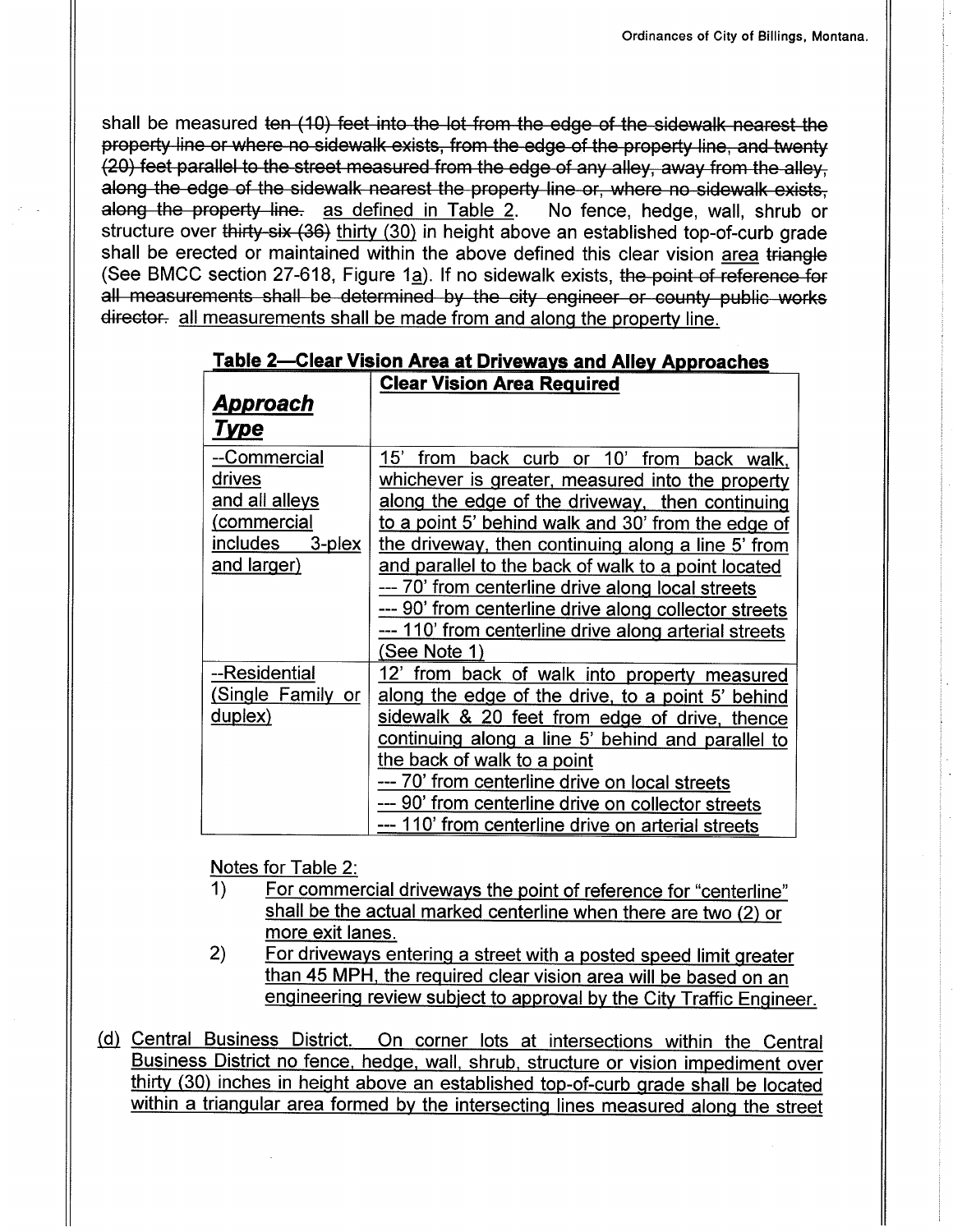centerline and the back of curbline as provided in Table 3 (See BMCC section 27- 618. Figure 2 Figures 2e). In cases where the clear vision area at intersections extends 2 feet or less on to private property, the City Engineer is authorized to review and may waive the clear vision area.

On the street side of all lots within the Central Business district where an alley or drivewav enters the street right-of-way, a vehicular and pedestrian clear vision area shall be maintained. Such areas shall be as defined in Table 4. No fence, hedoe, wall, or shrub over thirty (30) in height above an established top-of-curb grade shall be erected or maintained within these clear vision areas (See BMCC section 27- 618, Figure 1b). The clear vision area for alleys and driveways shall not apply to buildinqs or pertinent parts thereof within the Central Business District.

## TABLE 3 CBD Clear Vision Areas at Intersections

| <b>INTERSECTION</b><br><b>TYPE</b>                 | <b>Clear Vision Area Required:</b>                                                                                                                                                                                                                                                                                                                                                                                                                                                                                                                                                                                                                                                           | Reference Figure          |
|----------------------------------------------------|----------------------------------------------------------------------------------------------------------------------------------------------------------------------------------------------------------------------------------------------------------------------------------------------------------------------------------------------------------------------------------------------------------------------------------------------------------------------------------------------------------------------------------------------------------------------------------------------------------------------------------------------------------------------------------------------|---------------------------|
| <b>Stop</b><br>Sign<br>or<br><b>Traffic Signal</b> | Entering 25 MPH Street-Triangle 14 feet along<br>centerline on<br>the stop controlled approach<br>measured from back of curb on the intersecting<br>street by 205 feet along the curbline or the<br>extension of the curb on the cross street<br>Entering 35 MPH Street- Triangle 14 feet along<br>centerline on the stop controlled approach<br>measured from back of curb on the intersecting<br>street by 290 feet along the curbline or the<br>extension of the curb on the cross street<br><u>Entering street with speed limit above 35 mph—</u><br><u>the required clear vision area will be based on an</u><br>engineering review subject to approval by the<br>City Traffic Engineer | in Sec. 27-618<br>Fig. 2e |
| Yield                                              | <u>The required clear vision area will be based on a</u><br>site specific engineering review subject<br>to<br>approval by the City Traffic Engineer                                                                                                                                                                                                                                                                                                                                                                                                                                                                                                                                          | none                      |
| <b>Open</b><br>(uncontrolled)                      | The required clear vision area will be based on a<br>site specific engineering review subject<br>to<br>approval by the City Traffic Engineer                                                                                                                                                                                                                                                                                                                                                                                                                                                                                                                                                 | none                      |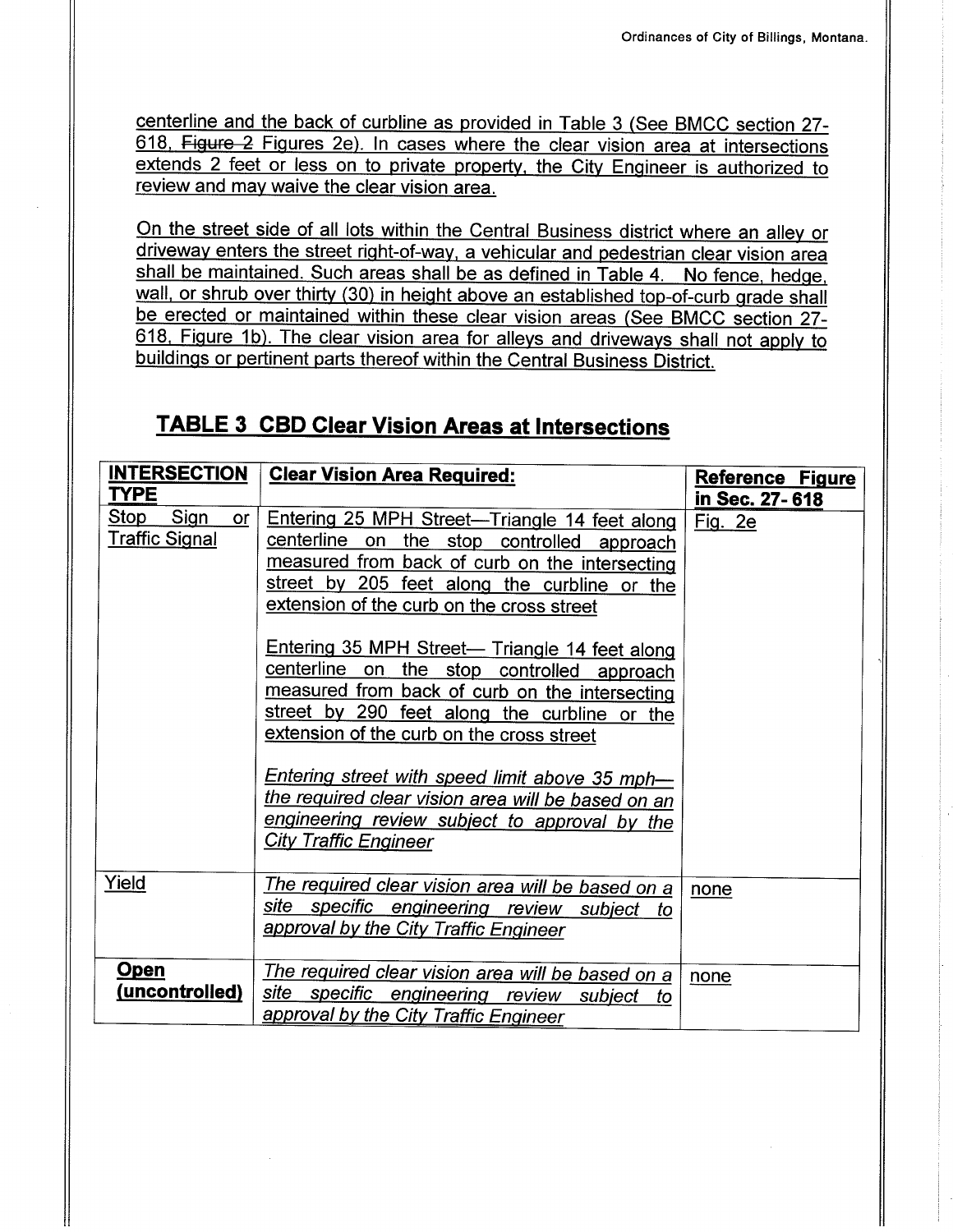# **TABLE 4 CBD Clear Vision Areas at alleys and driveways**

| <b>Clear</b><br><b>Vision</b> | <b>Clear Vision Area Required:</b> The clear vision                                                                                                                                                                                     | <b>Reference Figure</b> |
|-------------------------------|-----------------------------------------------------------------------------------------------------------------------------------------------------------------------------------------------------------------------------------------|-------------------------|
| <u>area for:</u>              | area for alleys and driveways shall not apply to<br>buildings or pertinent parts thereof within the                                                                                                                                     | in Sec. 27-618          |
| Vehicular traffic             | <b>Central Business District.</b><br>Entering 25 MPH Street-Triangle measured<br>along centerline of the driveway or alley 14 feet<br>from back of curb by 205 feet along the curbline<br>or the extension of the curbline on the cross | Fig. 1b                 |
|                               | street<br>Entering 35 MPH Street- Triangle measured<br>along centerline of the driveway or alley 14 feet<br>from back of curb by 290 feet along the curbline<br>or the extension of the curbline on the cross<br>street                 |                         |
|                               | Entering street with speed limit above 35 mph-<br>the required clear vision area will be based on an<br>engineering review subject to approval by the<br><b>City Traffic Engineer</b>                                                   |                         |
| Pedestrian<br><b>Traffic</b>  | The clear vision area is defined by a triangle 10<br>feet along edge of alley or driveway and 20 feet<br>along back of sidewalk                                                                                                         | Fig 1b                  |

(d) (e) Approved advertising signs, and public use controls and systems may be permitted in this any of the above defined clear vision triangular areas. In addition, trees with a maximum trunk diameter of one  $(1)$  foot measured four  $(4)$  feet above the ground line, and trimmed of all branches between the ground line and eight (8) feet in height, may be permitted in this the above defined clear vision triangular areas.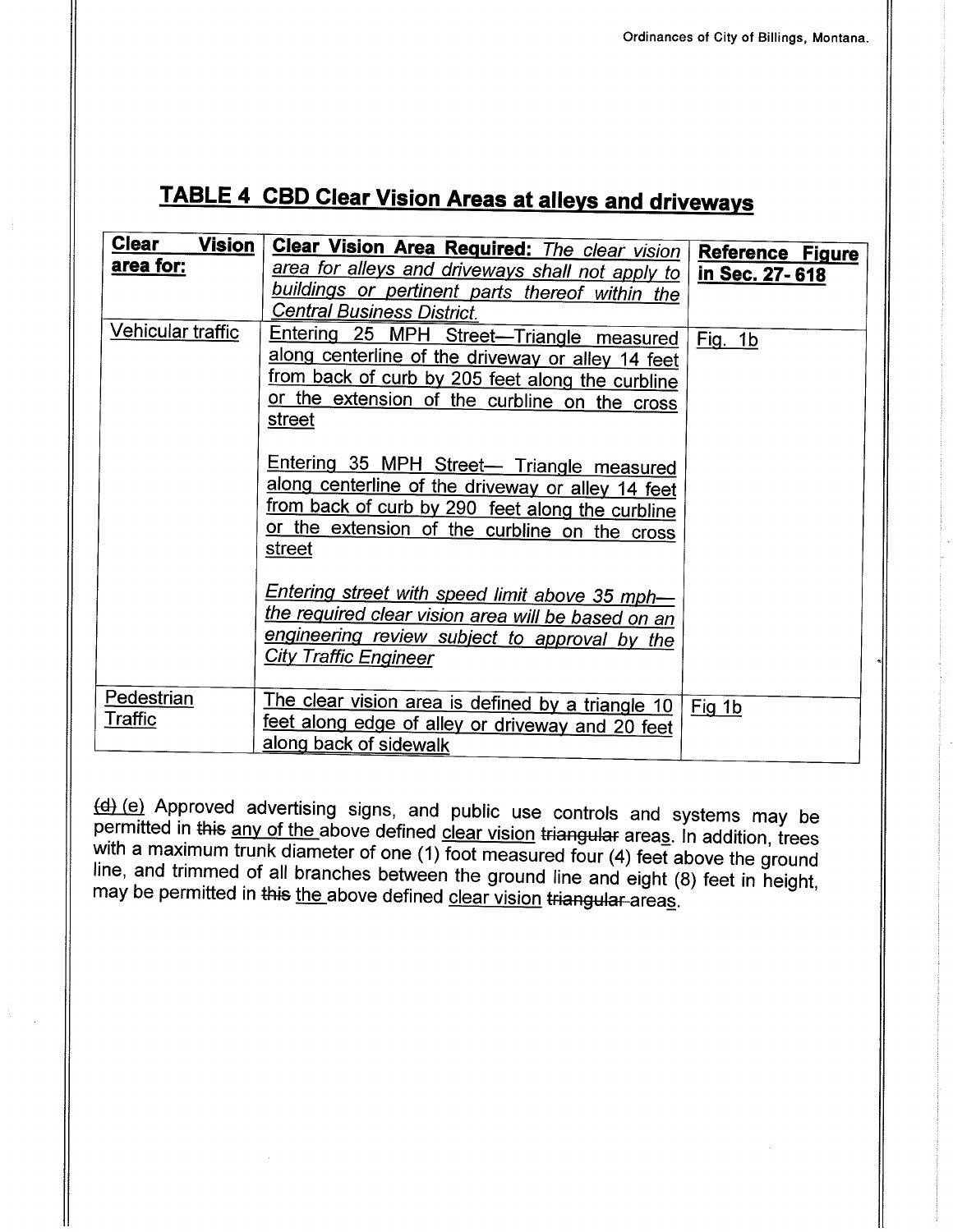Section 27-618 - Illustrations.

### FIGURE 1a. VISIBILITY AT ALLEY AND DRIVE APPROACHES

At the intersection of any alley or any driveway in a commercial zone and a public street outside of the Central Business District, the illustrated clear vision triangle area shall be maintained.

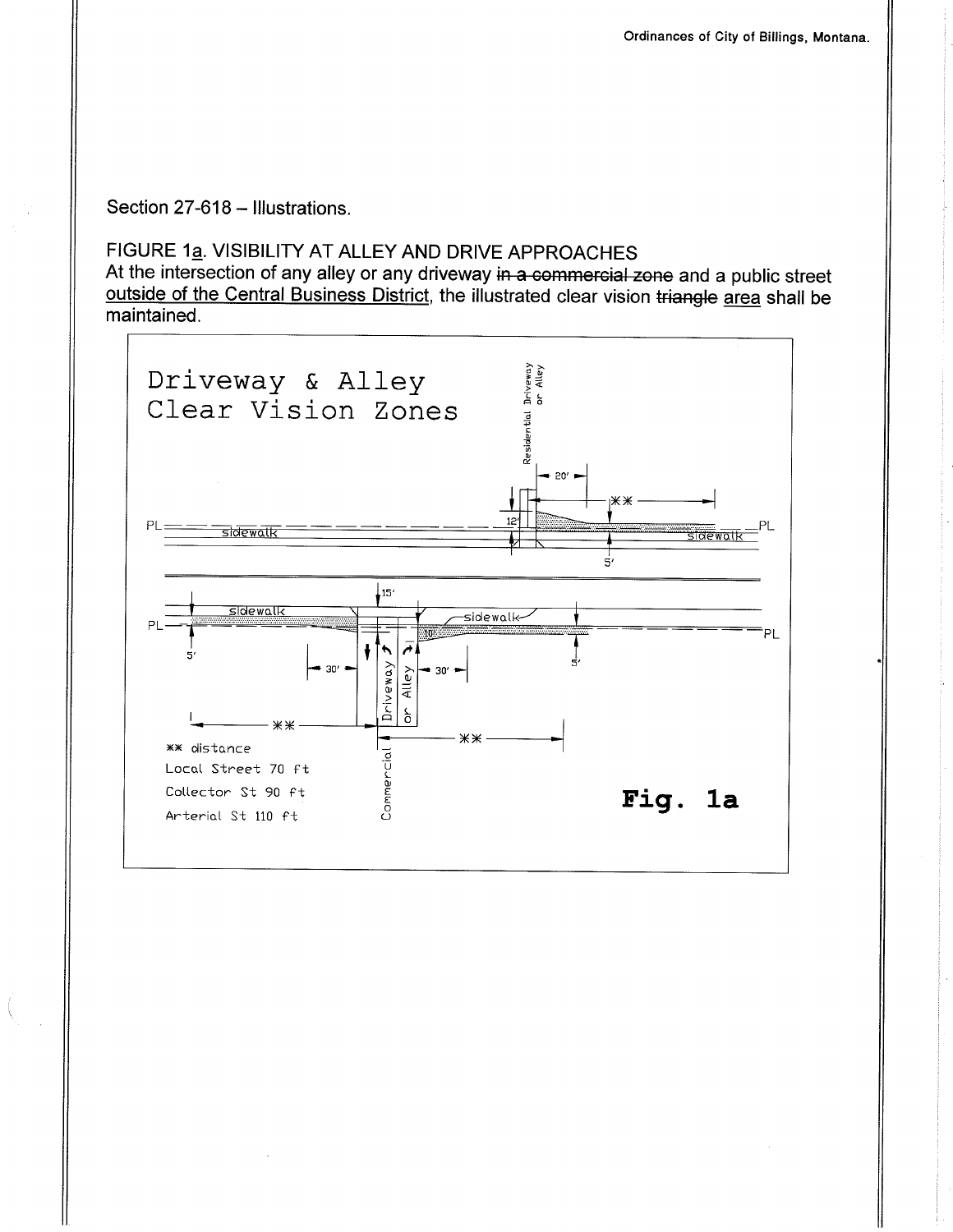#### FIGURE 1b. VISIBILITY AT ALLEY AND DRIVE APPROACHES

At the intersection of any alley or any driveway in a commercial zone and a public street within the Central Business District, the illustrated clear vision triangle areas shall be maintained. The clear vision area for alleys and driveways shall not apply to buildings or pertinent parts thereof within the Central Business District.

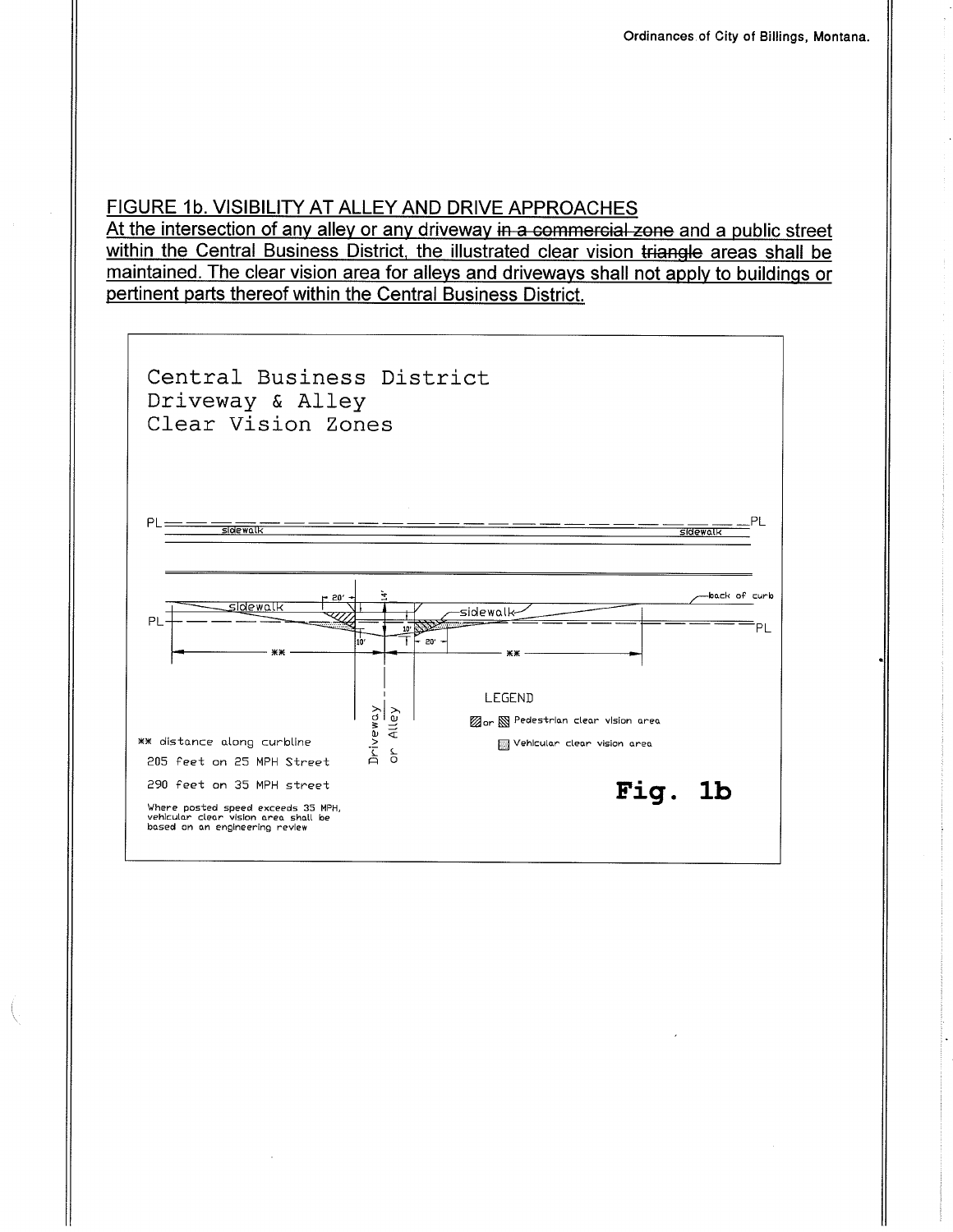#### FIGURE 2a. VISIBILITY AT INTERSECTIONS: CONTROLLED-MINOR STREET STOP CONTROL

At any intersection where one (1) or more approaches is controlled by a stop sign or traffic signal, the illustrated clear vision triangle area shall be maintained.

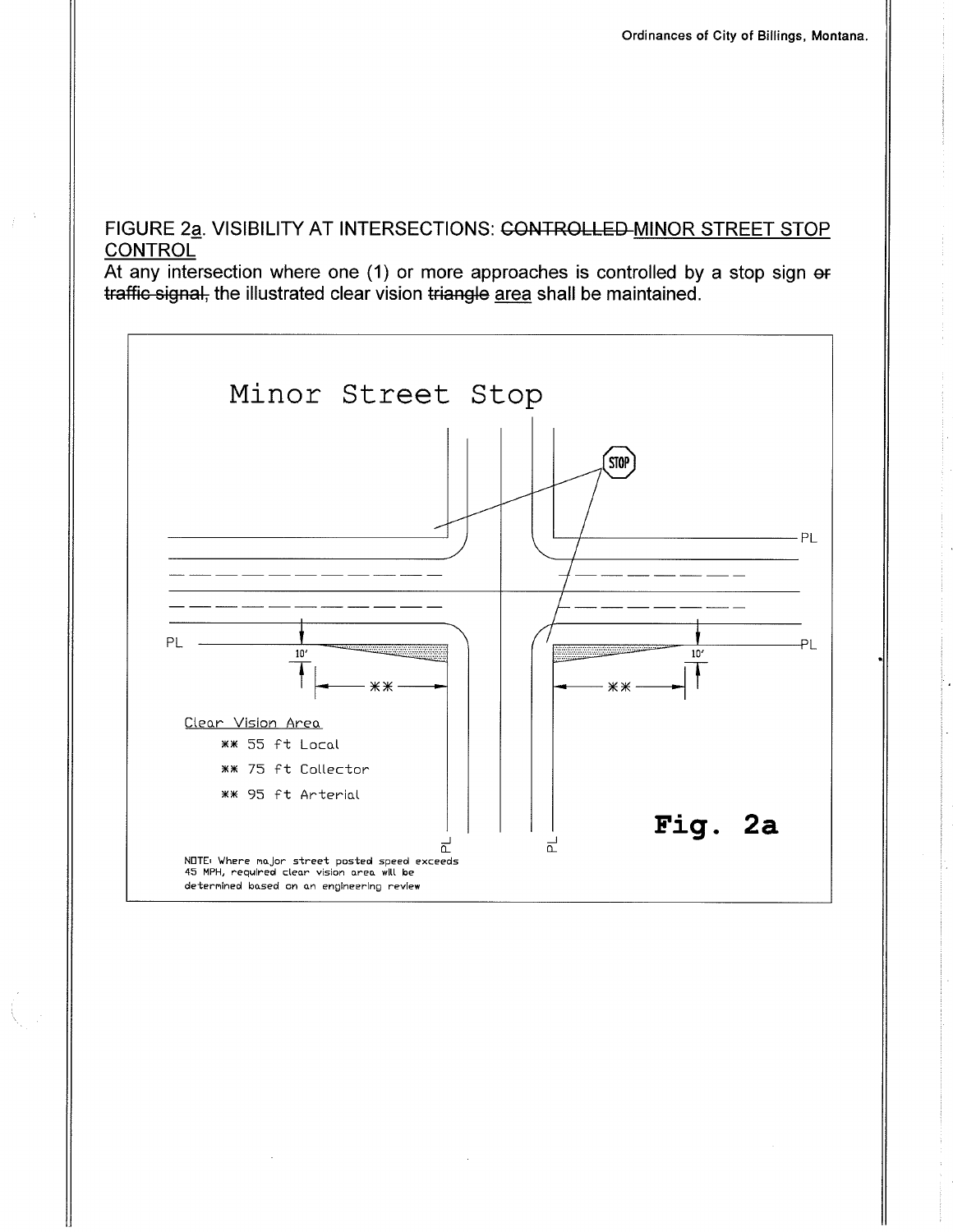#### FIGURE 2b. VlSlBlLlTY AT INTERSECTIONS: ALL-WAY STOP CONTROL At anv intersection where all approaches are controlled by stop siqns the illustrated clear vision area shall be maintained.

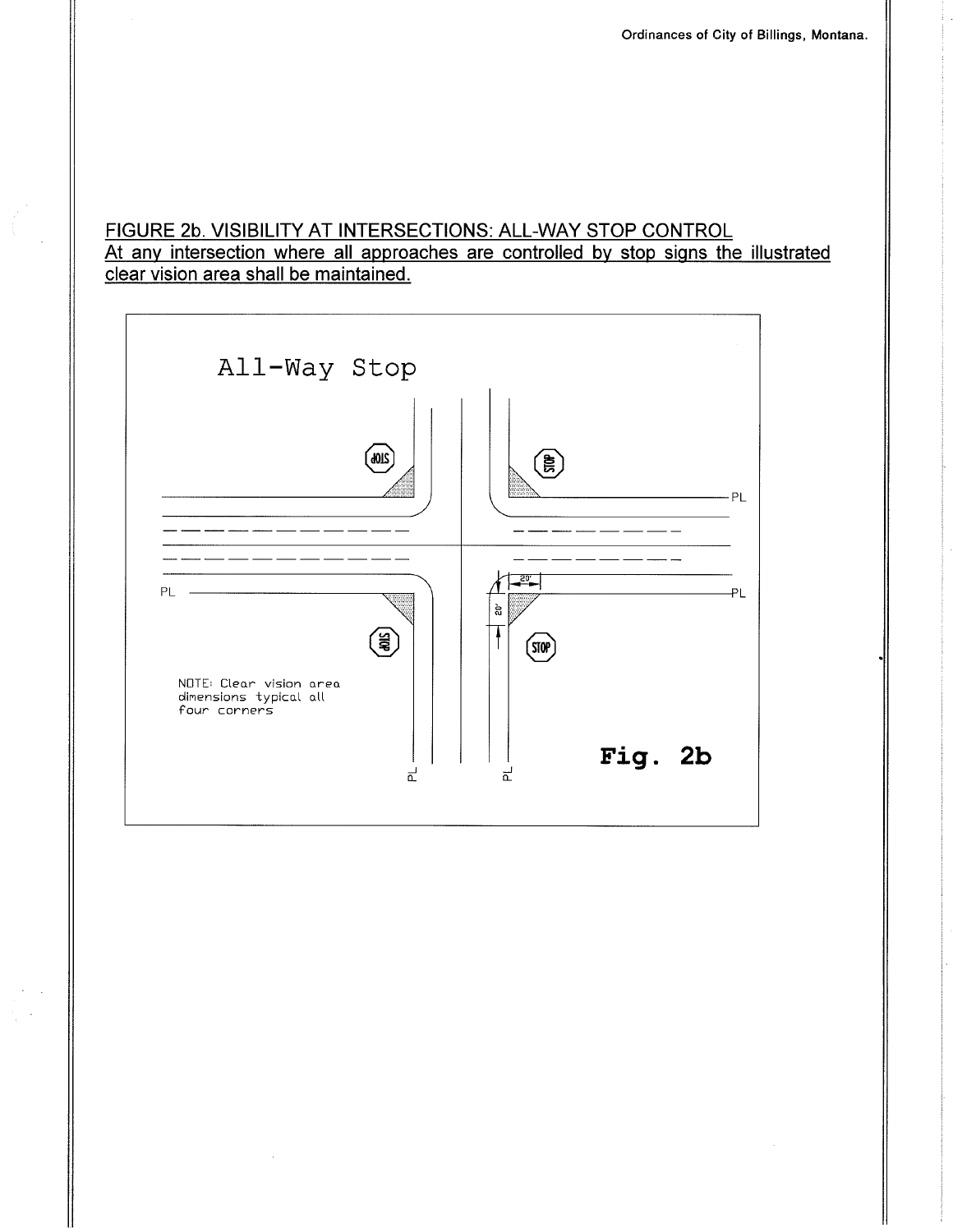# FIGURE 2c. VISIBILITY AT INTERSECTIONS: YIELD CONTROL<br>At any intersection where one (1) or more approaches is controlled by a yield sign the illustrated clear vision area shall be maintained.

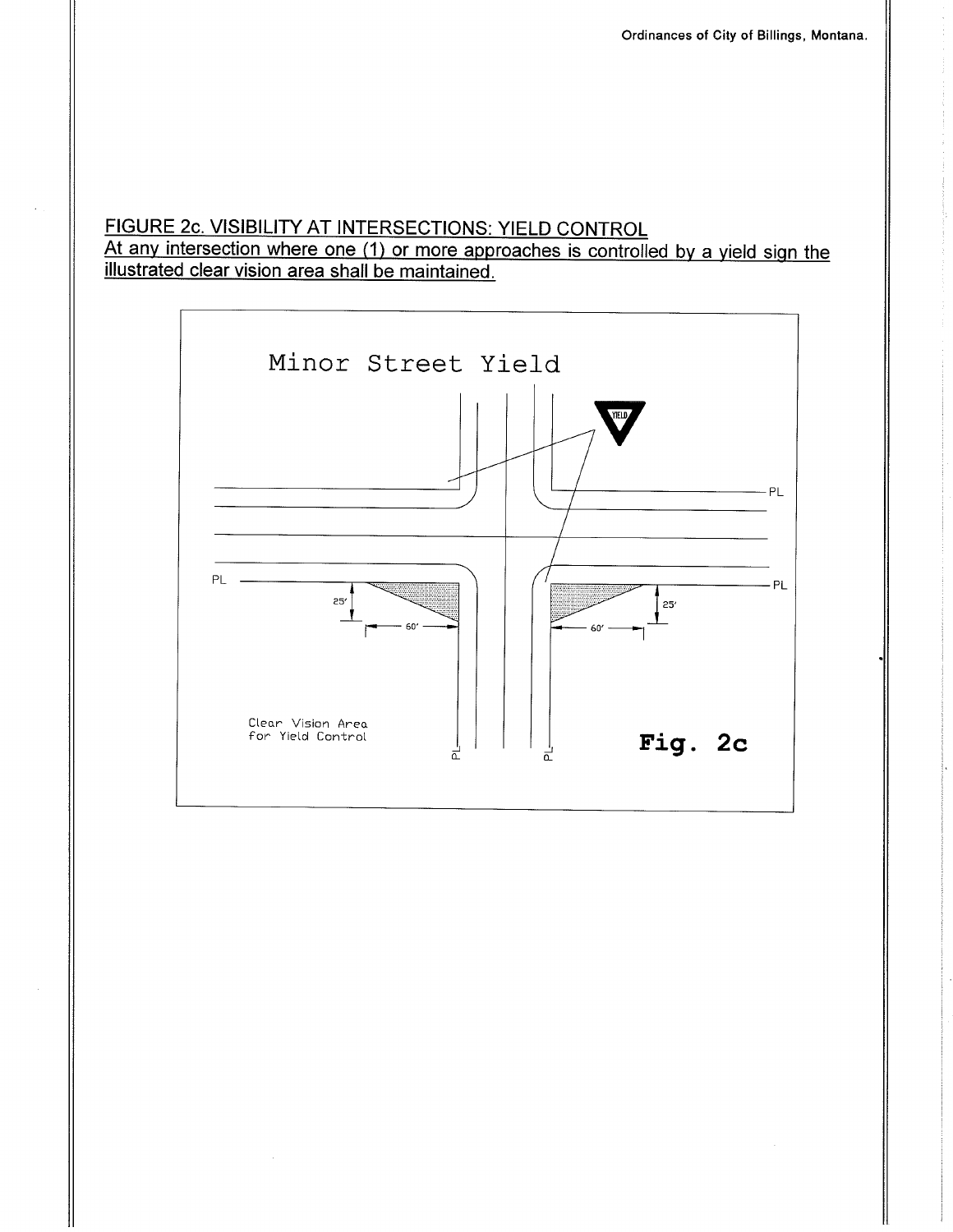### FIGURE 2d. VISIBILITY AT INTERSECTIONS: TRAFFIC SIGNAL CONTROL At any intersection where traffic is controlled by traffic signals the illustrated clear vision area shall be maintained.

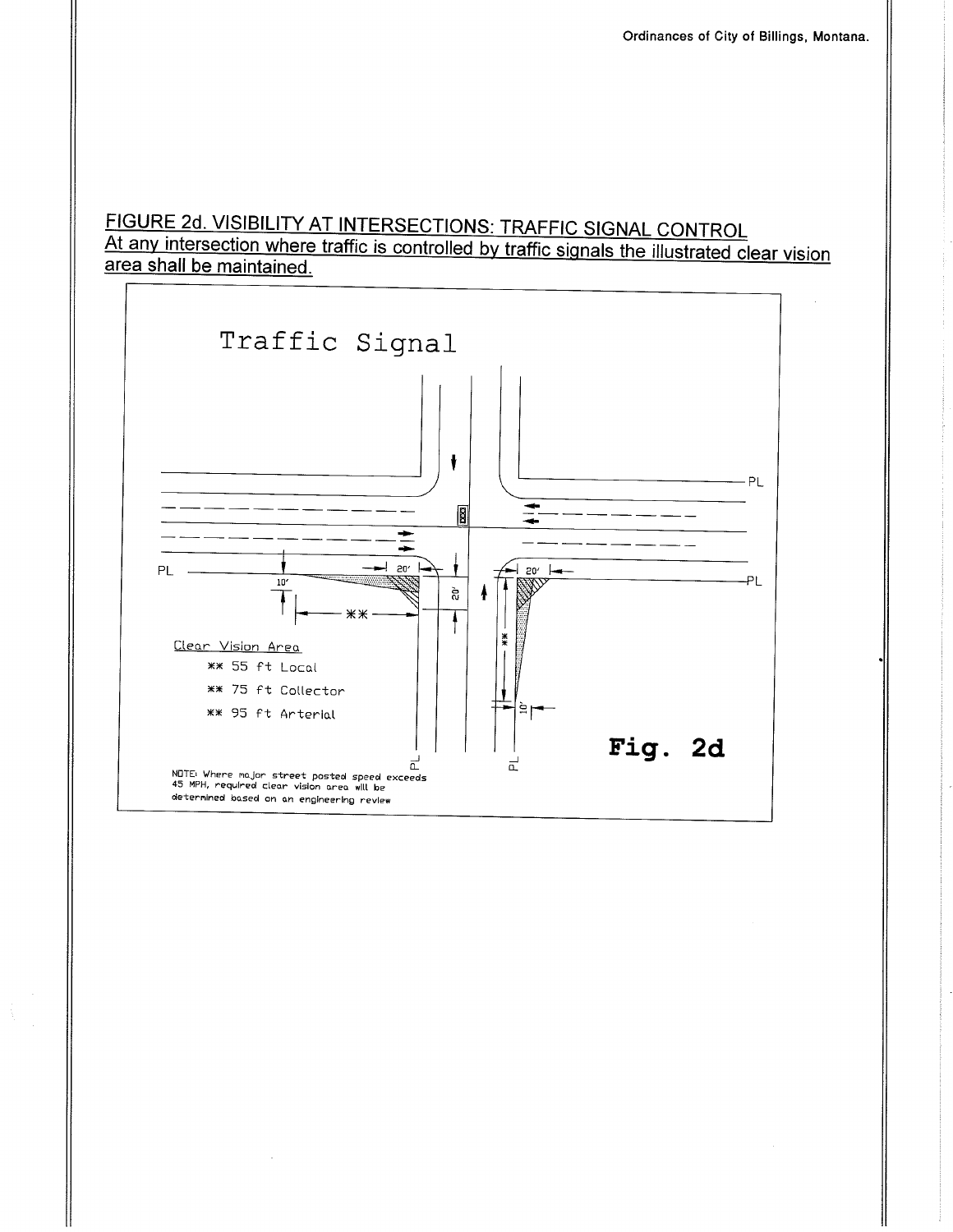FIGURE 2e. VISIBILITY AT STOP SIGN AND TRAFFIC SIGNAL CONTROLLED INTERSECTIONS IN THE CENTRAL BUSINESS DISTRICT At any intersection within the Central Business District where traffic is controlled by stop signs or traffic signals the illustrated clear vision area shall be maintained.

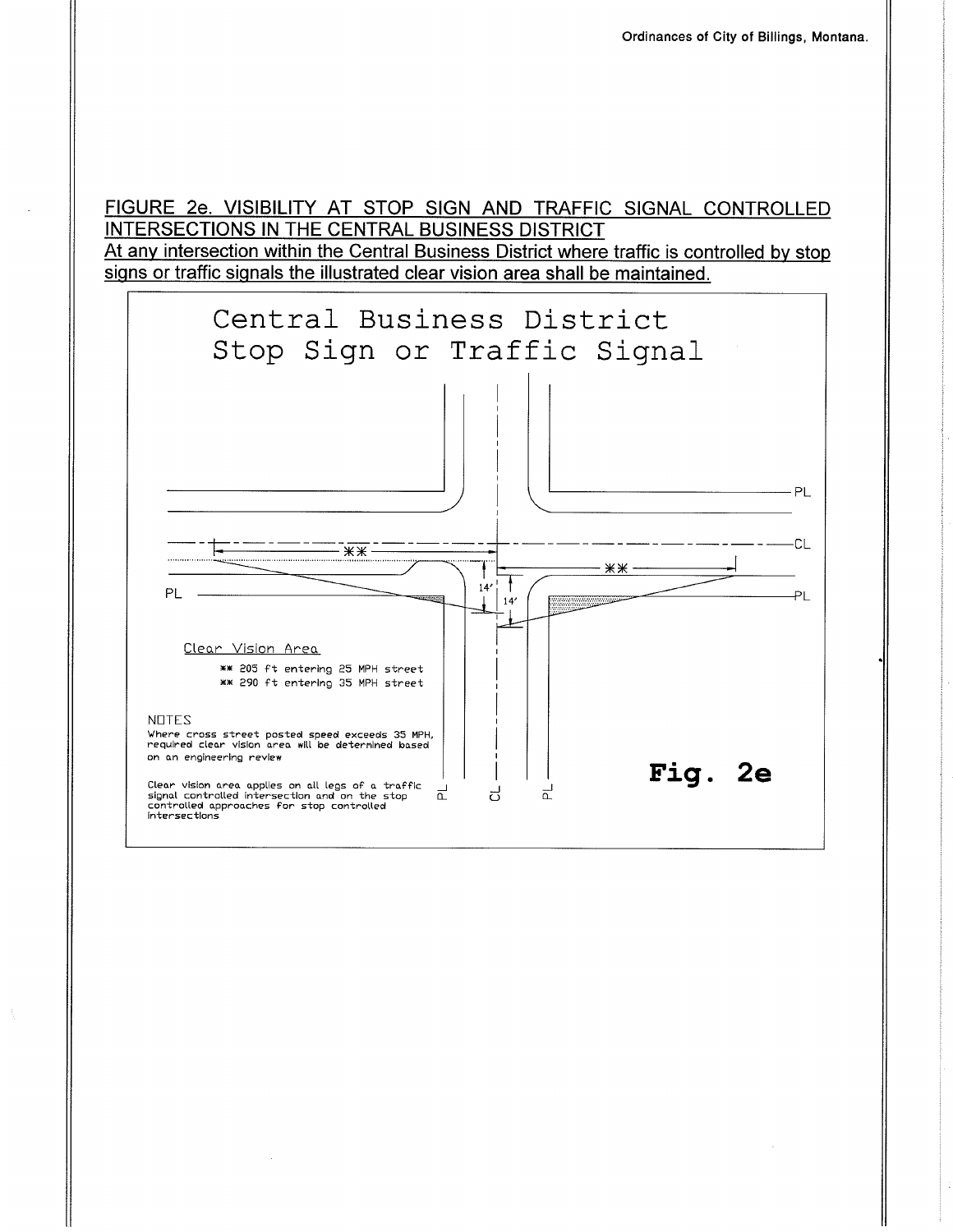FIGURES 3a, 3b, and 3c. VISIBILITY AT INTERSECTIONS: UNCONTROLLED At any intersection where none of the approaches is are controlled by either a stop sign, yield sign or traffic signal, the illustrated clear vision triangle areas shall be maintained.

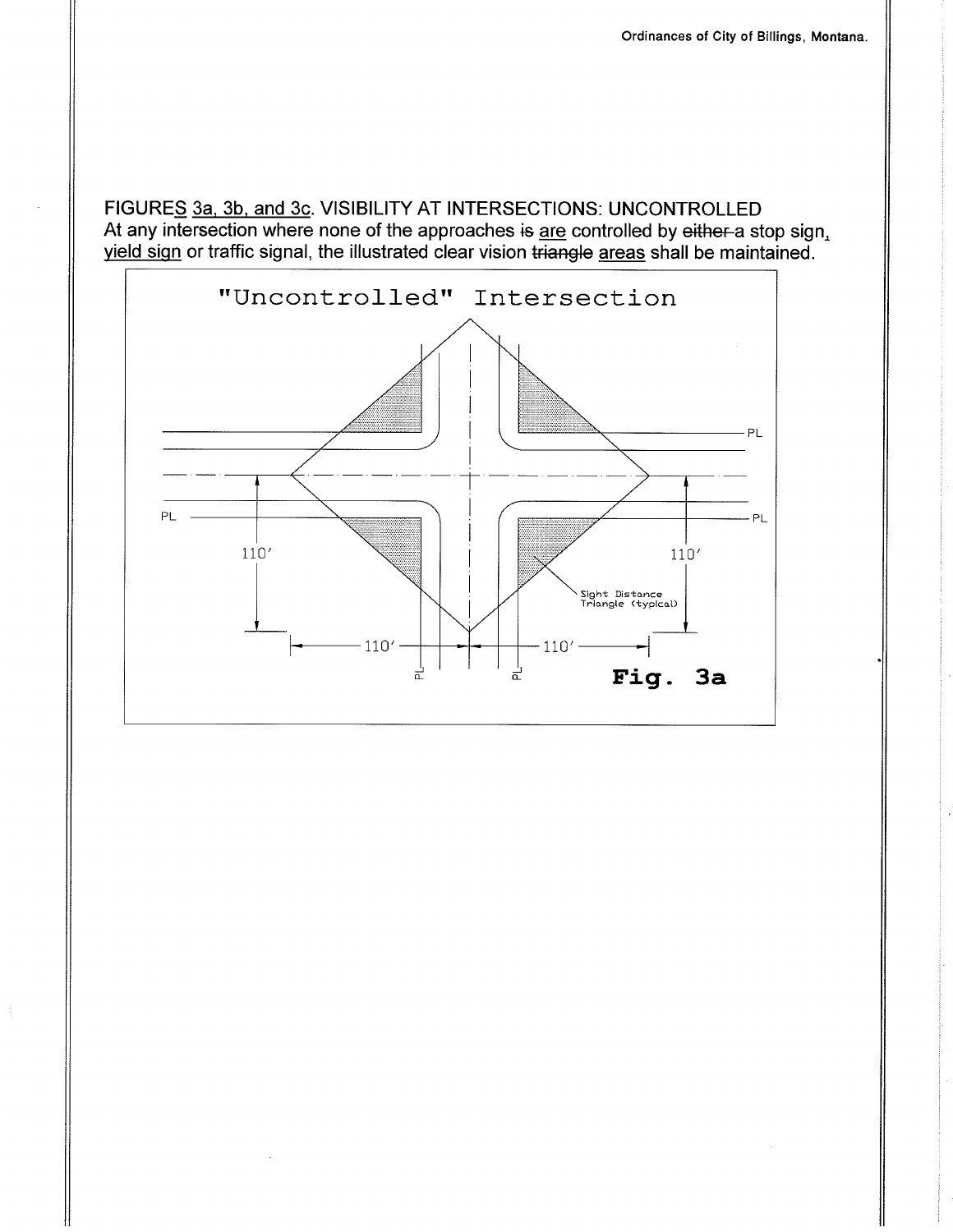